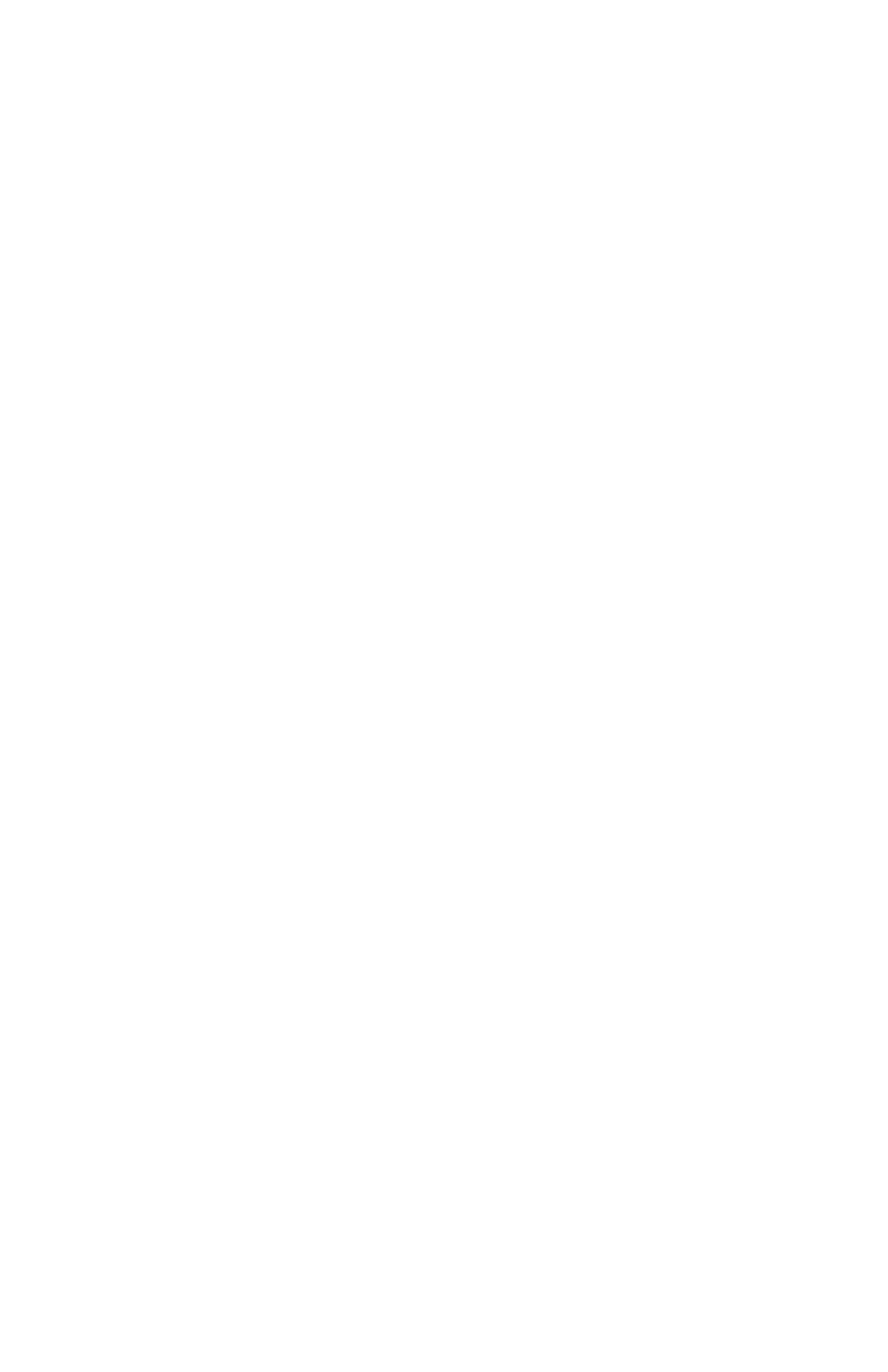After Mass on the Solemnity of Saint Joseph, the celebrant kneels before an image or statue of Saint Joseph in the sanctuary. He invites all to kneel and leads the people in the following prayer:

## **Act of Consecration to Saint Joseph**

O Glorious Patriarch and Patron of the Church! O Virgin Spouse of the Virgin Mother of God! O Guardian and Virginal Father of the Word Incarnate! In the presence of Jesus and Mary, we, the clergy, religious, and lay faithful of the Archdiocese of New York, choose you this day to be our father, guardian, and protector.

O great Saint Joseph, whom God has made the Head of the Holy Family, accept us, we beseech you, though utterly unworthy, to be members of your "Holy House." Present us to your Immaculate Spouse; ask her also to adopt us as her children. With her, pray that we may constantly think of Jesus, and serve him faithfully to the end of our lives. O Terror of Demons, increase in us virtue, protect us from the evil one, and help us not to offend God in any way.

O Spiritual Father, we hereby consecrate the Archdiocese of New York to you. In faithful imitation of Jesus and Mary, we place all our concerns under your care and protection. To you, after Jesus and Mary, we consecrate our bodies and souls, with all their faculties, our spiritual growth, our homes, and all our affairs and undertakings.

Forsake us not, but adopt us as servants and children of the Holy Family. Watch over us at all times, but especially at the hour of our deaths. Console and strengthen us with the presence of Jesus and Mary so that, with you, we may praise and adore the Holy Trinity for all eternity. Amen.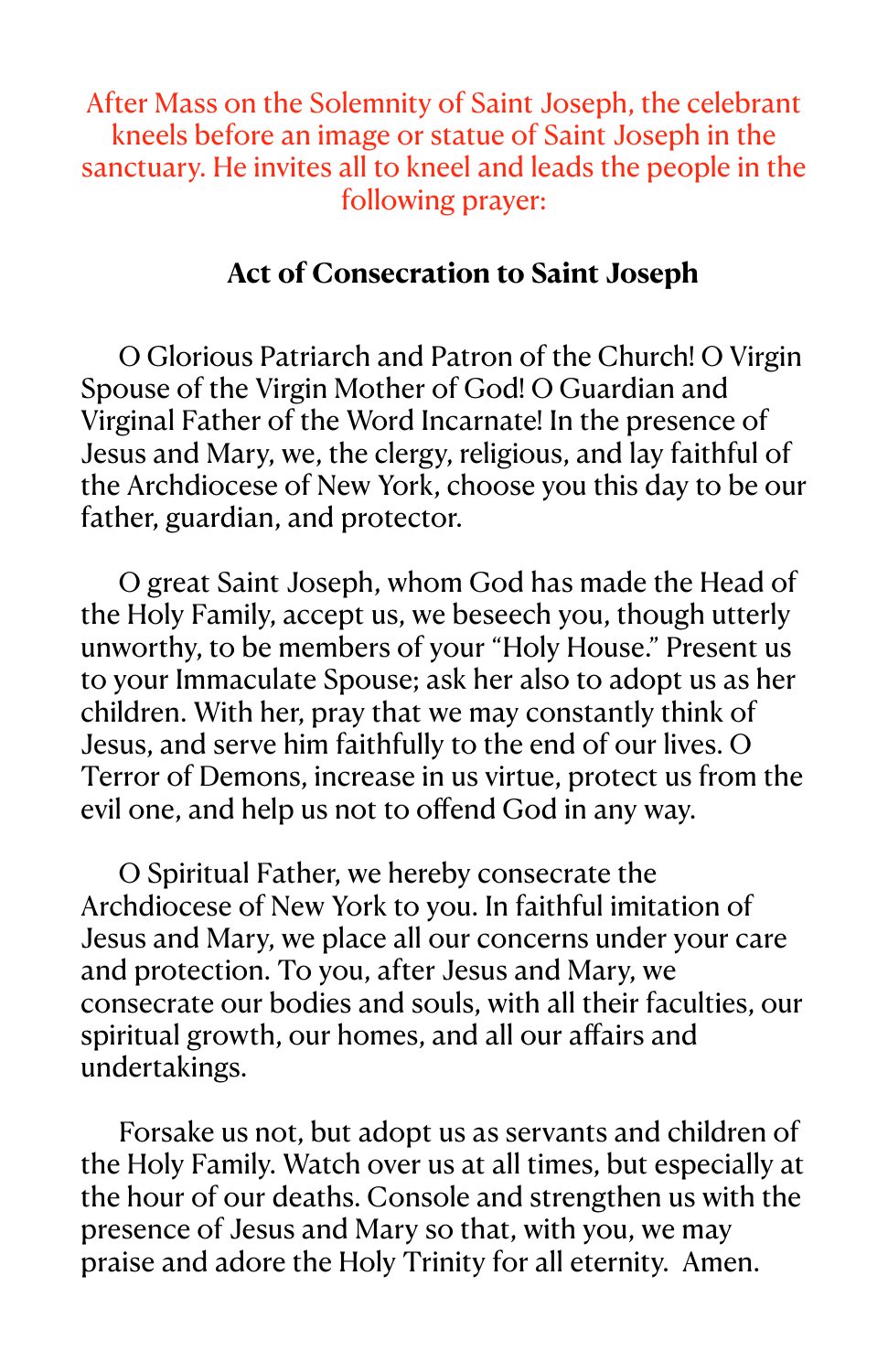## **Litany to Saint Joseph**

Lord, have mercy on us. ! *Christ, have mercy on us.*  Lord, have mercy on us. Christ, hear us. ! *Christ, graciously hear us.*

God the Father of Heaven, *have mercy on us.* God the Son, Redeemer of the world, *have mercy on us.*  God, the Holy Spirit, *have mercy on us.* Holy Trinity, One God, *have mercy on us.* 

Holy Mary, *pray for us.* 

Saint Joseph, *pray for us.*  Noble offspring of David, *pray for us.*  Light of Patriarchs, *pray for us.* Spouse of the Mother of God, *pray for us.* Chaste guardian of the Virgin, *pray for us.* Foster-father of the Son of God, *pray for us.* Watchful defender of Christ, *pray for us.* Head of the Holy Family, *pray for us.*

Joseph most just, *pray for us.* Joseph most chaste, *pray for us.* Joseph most prudent, *pray for us.* Joseph most courageous, *pray for us.* Joseph most obedient, *pray for us.* Joseph most faithful, *pray for us.*

Mirror of patience, *pray for us.* Lover of poverty, *pray for us.* Model of workmen, *pray for us.* Example to parents, *pray for us.*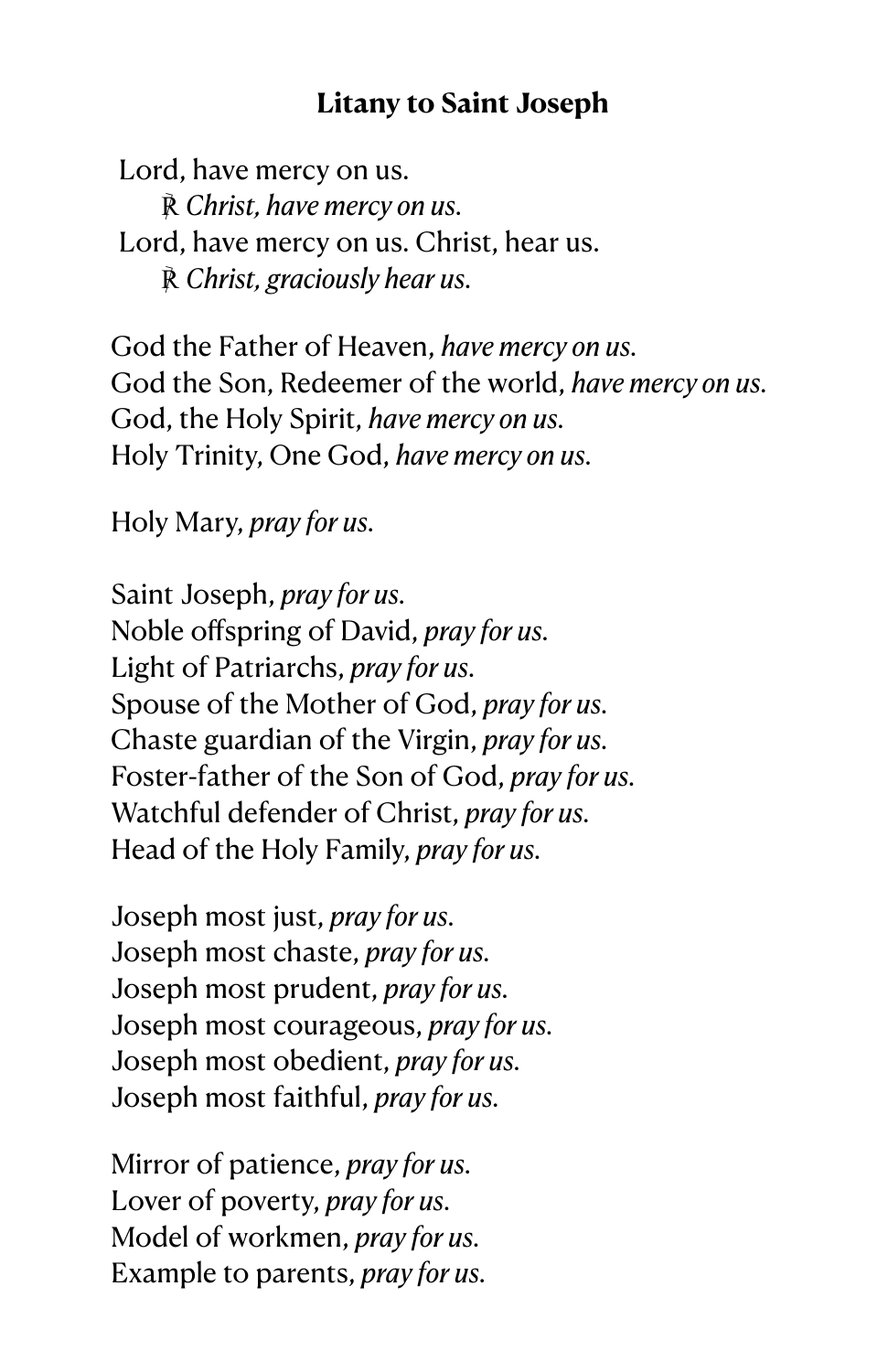Guardian of virgins, *pray for us.* Pillar of families, *pray for us.* Solace of the afflicted, *pray for us.* Hope of the sick, *pray for us.* Patron of the dying, *pray for us.* Terror of demons, *pray for us.* Protector of the Church, *pray for us.* 

- Lamb of God, who takes away the sins of the world, *spare us, O Lord.*
- Lamb of God, who takes away the sins of the world, *graciously hear us, O Lord.*
- Lamb of God, who takes away the sins of the world, *have mercy on us.*
- He made him lord over his house, *and the ruler of all his possessions.*

Celebrant: Let us pray.

Lord Jesus Christ, by your ineffable providence you chose Saint Joseph to be the spouse of your most holy Mother: grant, we beseech you, that we may have him for an intercessor in heaven, as we venerate him as our protector on earth. You who live and reign forever and ever.  $\tilde{R}$  Amen.

At the conclusion of the Litany, the celebrant may light candles or place a bouquet of white lilies in front of an image or statue of Saint Joseph.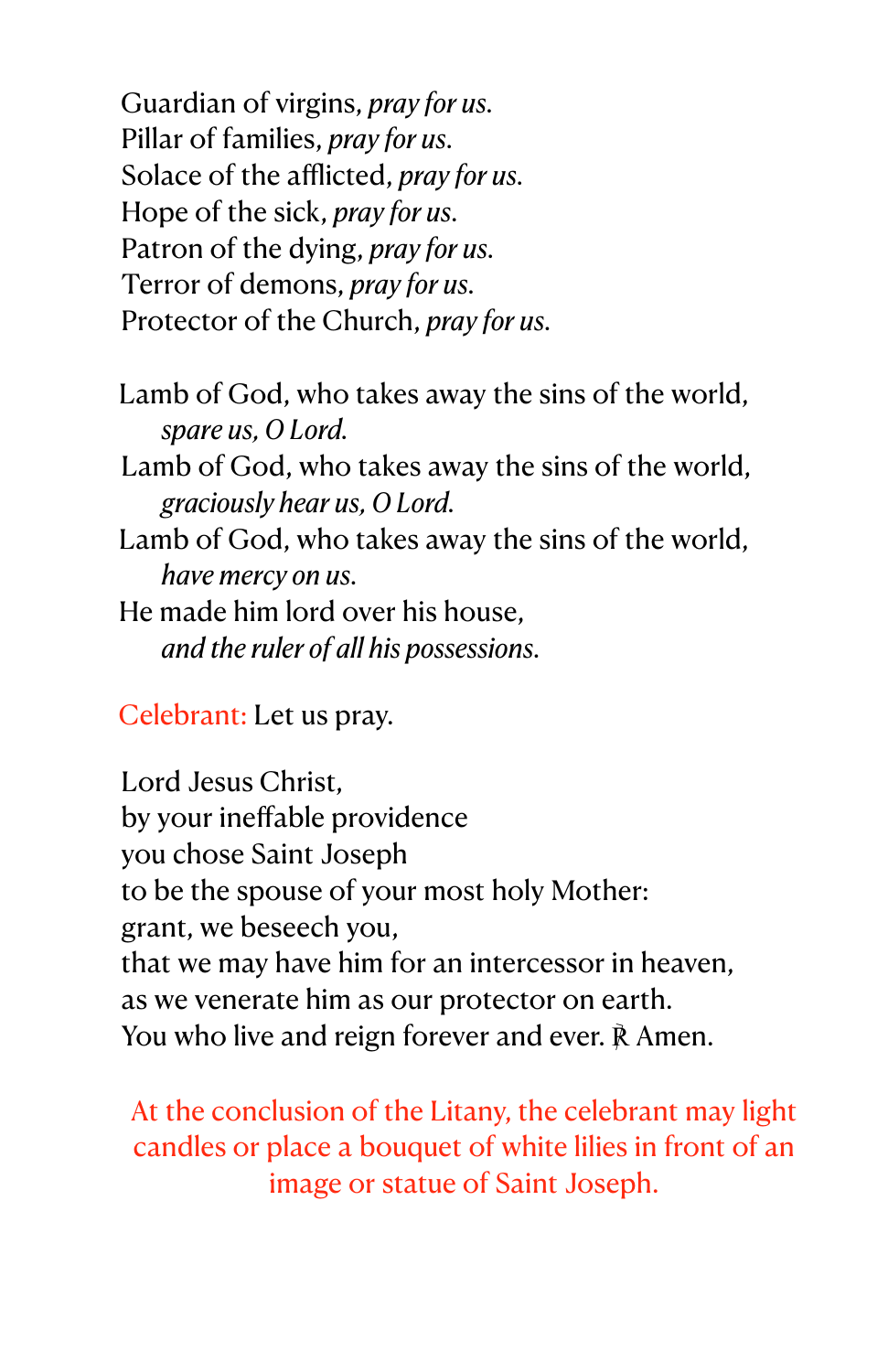Celebrant: Let us now conclude our consecration by reciting together the prayer that Pope Francis has promulgated for the Year of Saint Joseph:

> Hail, Guardian of the Redeemer, Spouse of the Blessed Virgin Mary. To you God entrusted his only Son; in you Mary placed her trust; with you Christ became man.

Blessed Joseph, to us too, show yourself a father and guide us in the path of life. Obtain for us grace, mercy and courage, and defend us from every evil. Amen.